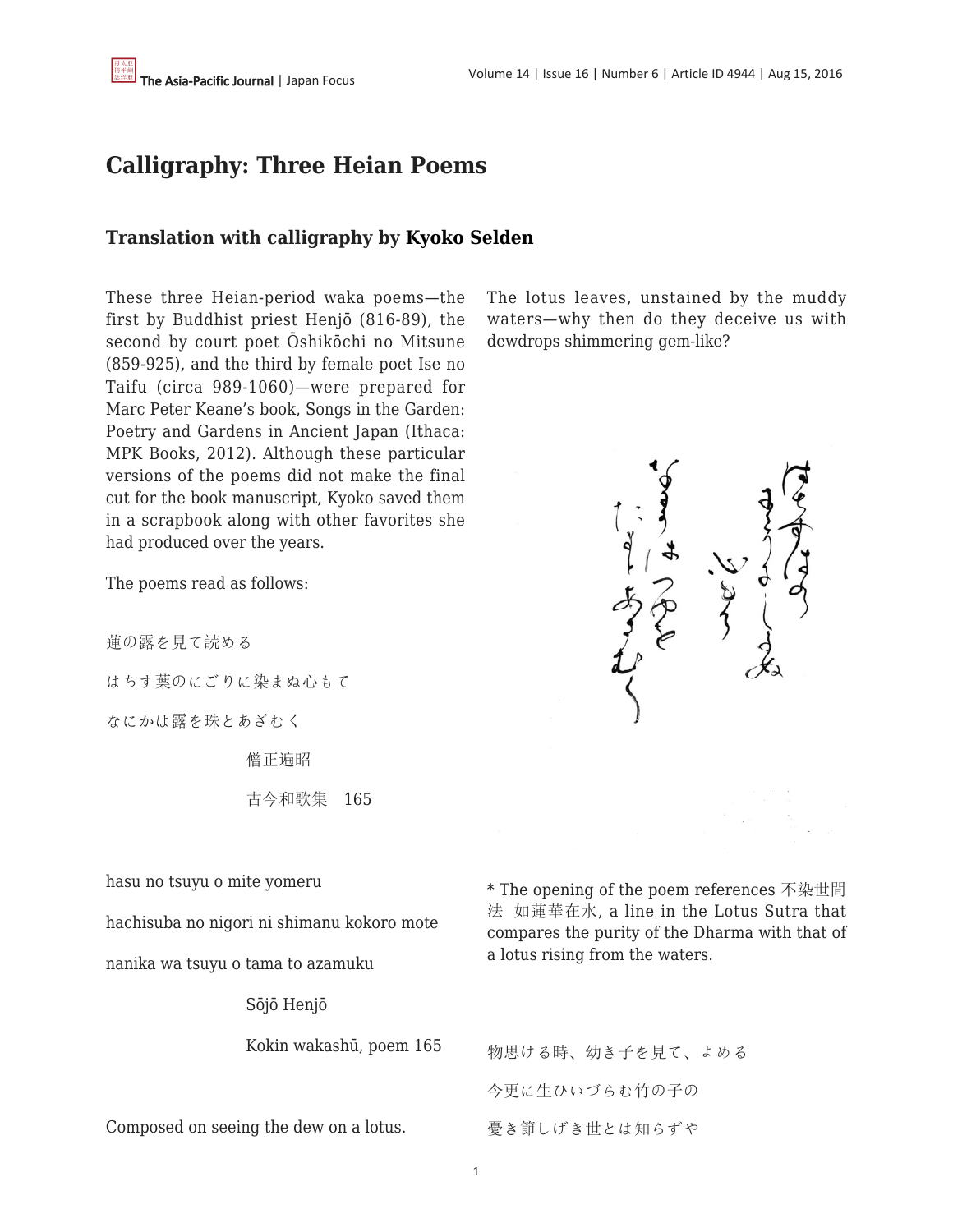## 凡河内躬恒

古今和歌集 957

mono omoikeru toki, itokinaki ko o mite yomeru

imasara ni nani oiizuramu take no ko no

uki fushi shigeki yo to wa shirazu ya

Ōshikōchi no Mitsune

Kokin wakashū, poem 957

Composed on seeing his young child when he was in a pensive mood.

Why ever come into this life to grow, young sprout—don't you know sorrows flourish in this world as countless as the nodes on a bamboo stalk?

物思ふこと有りける頃、萩を見て詠める

おき明し見つつ眺むる萩の上の

露吹き乱る秋の夜の風

伊勢の大輔

後拾遺和歌集 295

mono omou koto arikeru koro, hagi o mite yomeru

oki akashi mitsutsu nagamuru hagi no ue no

tsuyu fuki midaru aki no yo no kaze

Ise no Taifu

Goshūi wakashū, poem 295

Composed on seeing a bush clover at a time when she was filled with cares

Peering hour after sleepless hour into the dark, my vacant gaze fixes on the dew scattered atop the bush clover by the autumn night's wind

Ise no Taifu

(ca. 990-1060)

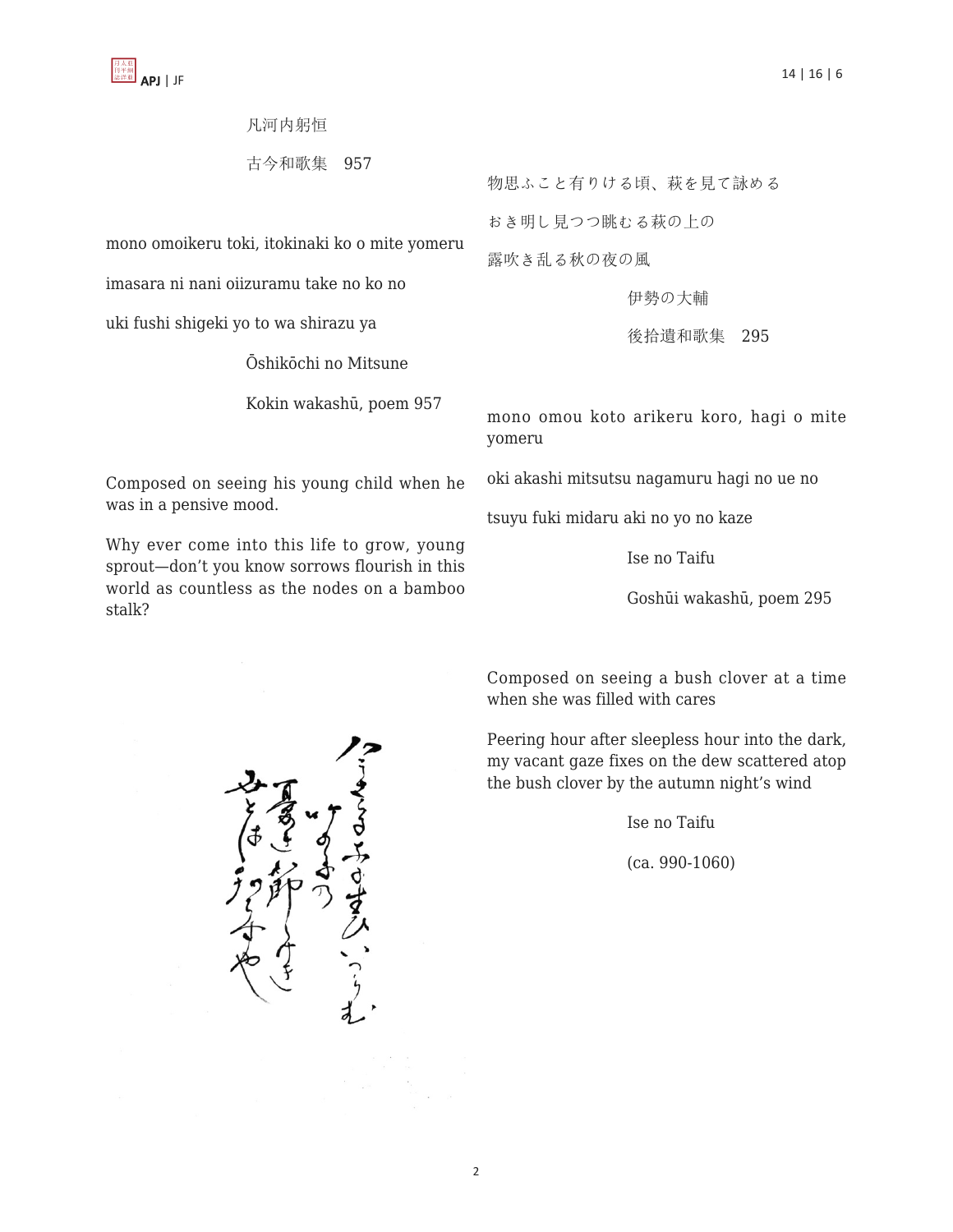